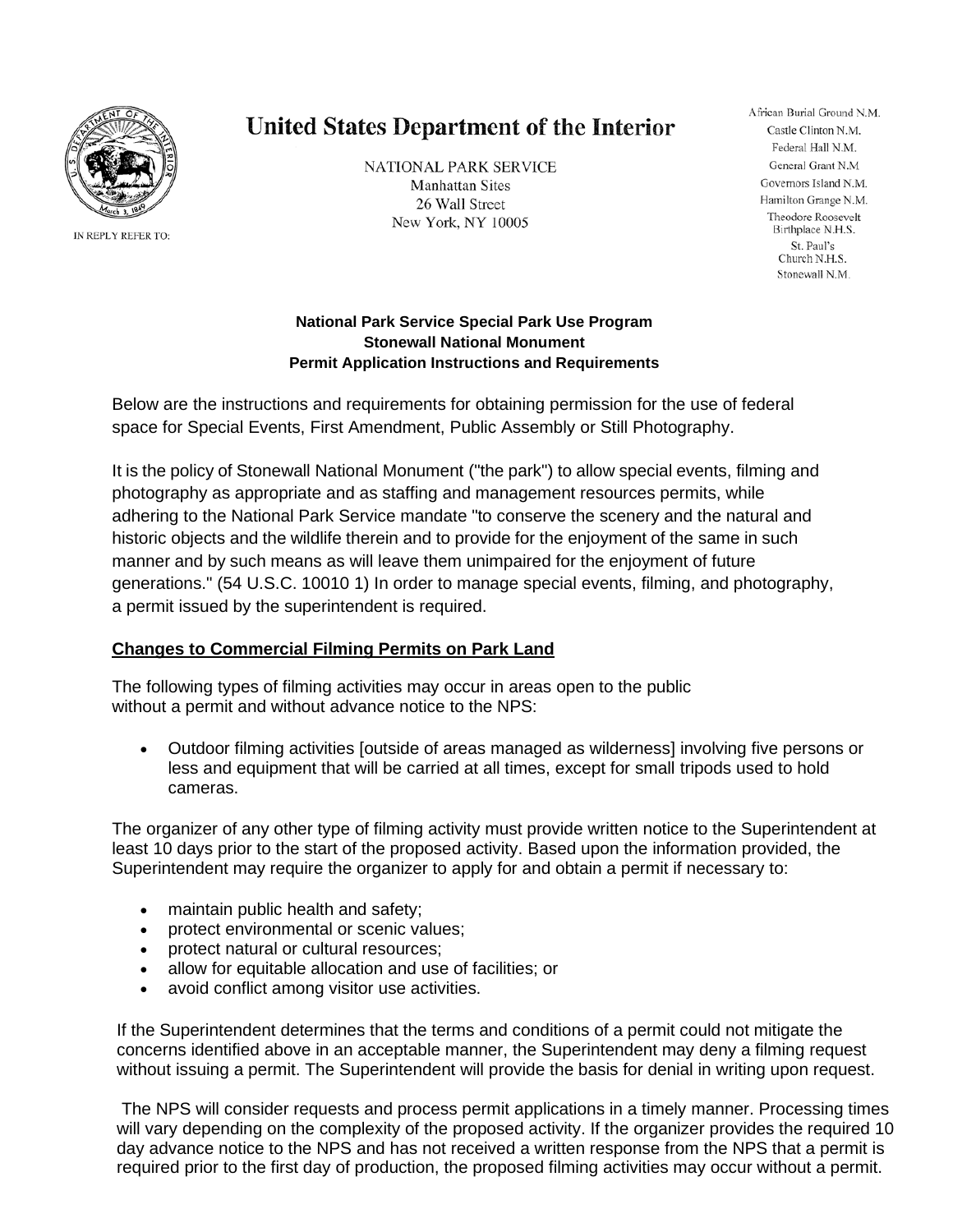The following are prohibited:

- 1. Engaging in a filming activity without providing advance notice to the Superintendent when required.
- 2. Engaging in a filming activity without a permit if [the activity takes place in areas managed as wilderness or if the Superintendent has notified the organizer in writing that a permit is required.
- 3. Violating a term and condition of a permit issued under this action.

Violating a term or condition of a permit issued under to this action may also result in the suspension and revocation of the permit by the Superintendent.

# **Still Photography**

Still photography requires a permit when the activity takes place where or when, members of the public are not allowed, or when the activity uses models, sets or props that are not part of the natural or cultural resources of the park.

Generally, permits are not required for visitors using cameras for their own personal use during public access periods. Sound technicians, and film or video news crews at breaking news events do not require a film permit. However, breaking news events are subject to restrictions and conditions necessary to protect park resources and public health and safety, and to prevent impairment or derogation of park resources. "Breaking news" is defined as an event that cannot be covered at any other time or place.

# **Special Events**

A special event is a short-term activity that takes place in a park area and:

- Provides a benefit to an individual, group, or organization rather than the public at large;
- Requires written authorization and some degree of management control from the NPSin order to protect park resources and the public interest; Is not prohibited by law or regulation.

Is not initiated, sponsored, or conducted by the NPS Application Process We recommend that you visit the park before submitting your application. If you have any questions about an event or activity, please email **[masi\\_special\\_park\\_use@nps.gov](mailto:masi_special_park_use@nps.gov)**

# **Applications**

For Special Events, First Amendment, Public Assembly requests; please use NPS Form 10- 930 (Rev. 08/2019)

Please **NOTE** that your application is only a **request** not an APPROVAL of your requested activity. You must allow sufficient time for the park to process your request. In order for park management to consider your request you must submit the application and the processing fee to the office no later than ten business days prior to the date of your requested activity.

For larger scale activities, the permit application processing time may take up to ten business days. Your permit application will be reviewed by management and a park representative will contact you regarding park management's decision.

#### **Instructions**

You will need to submit a completed filled-out signed application, a safety plan and a \$50.00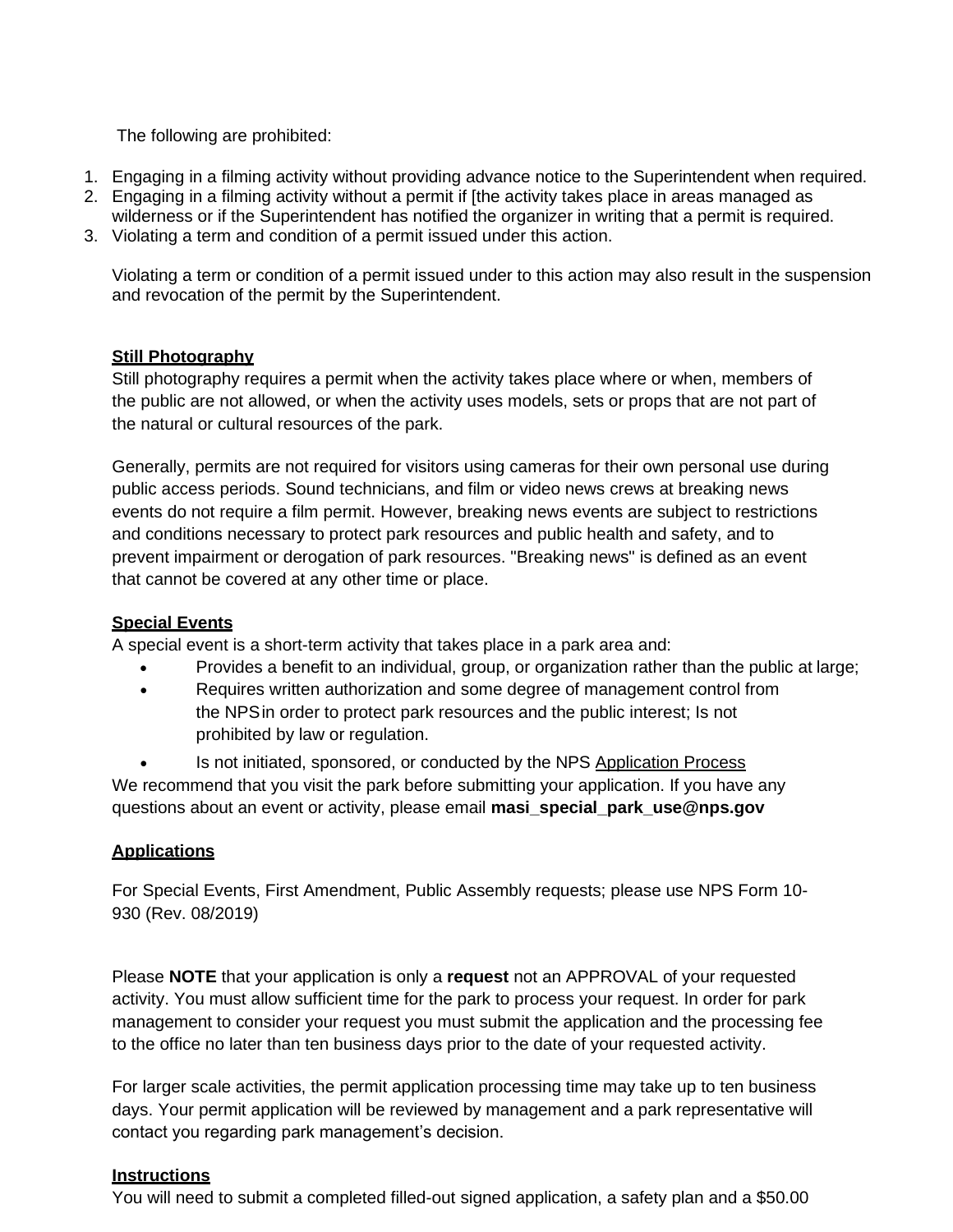non-refundable application processing fee **(Except for commercial filming requests)** in the form of a check or money order made out to the **National Park Service**. Please note that credit cards are not accepted as a form of payment.

The permit application and \$50.00 non-refundable fee must be sent by mail or brought in-person to:

Stonewall National Monument National Park Service Attention: Business Management Program 26 Wall Street, New York, NY 10005

**NOTE:** The non-refundable \$50.00 application processing fee must accompany the completed signed application. Please allow at least up ten business days for the application process. Faxes or email permit applications will **NOT** be accepted.

#### **Mask Wearing Requirements**

Face masks are required on NPS- administered lands where physical distancing cannot be maintained and in all NPS buildings and facilities.

### **Safety Plan**

A safety plan based on New York Forward requirements found at www.forward.ny.gov is required as part of the application package. By entering your region and business type into New York Forward you will be directed to complete a business safety plan to outline how you plan to prevent the spread of COVID-19 during your activity while on government property.

#### **First Amendment Activities**

Please note that the permit application processing fee is **NOT** required if the requested activity is an exercise of your First Amendment right. Please allow at least two business days for the application process.

#### **First Amendment Activity with Sound Amplification**

If your request for the first amendment activity has the component of sound amplification; then a \$50.00 processing fee is required with the application and you must obtain a New York Police Department sound permit and submit a copy of the sound permit.

# **Requirements (after receiving approval of your permit application activity from the park representative)**

If your application is approved; permit conditions will be sent to you for review and a walk through will be required prior to the release of the permit. A permit will be issued and your signature will be required on the permit.

# **Location Fees**

Public Law 106-206 54 U.S.C. 100905) requires the National Park Service to collect location fees for still photography. If your application is approved, photography location fee must be paid in advance.

# **Still Photography**

| $\bullet$ 1 - 10 people  | \$50/day  |
|--------------------------|-----------|
| $\bullet$ 11 - 30 people | \$150/day |